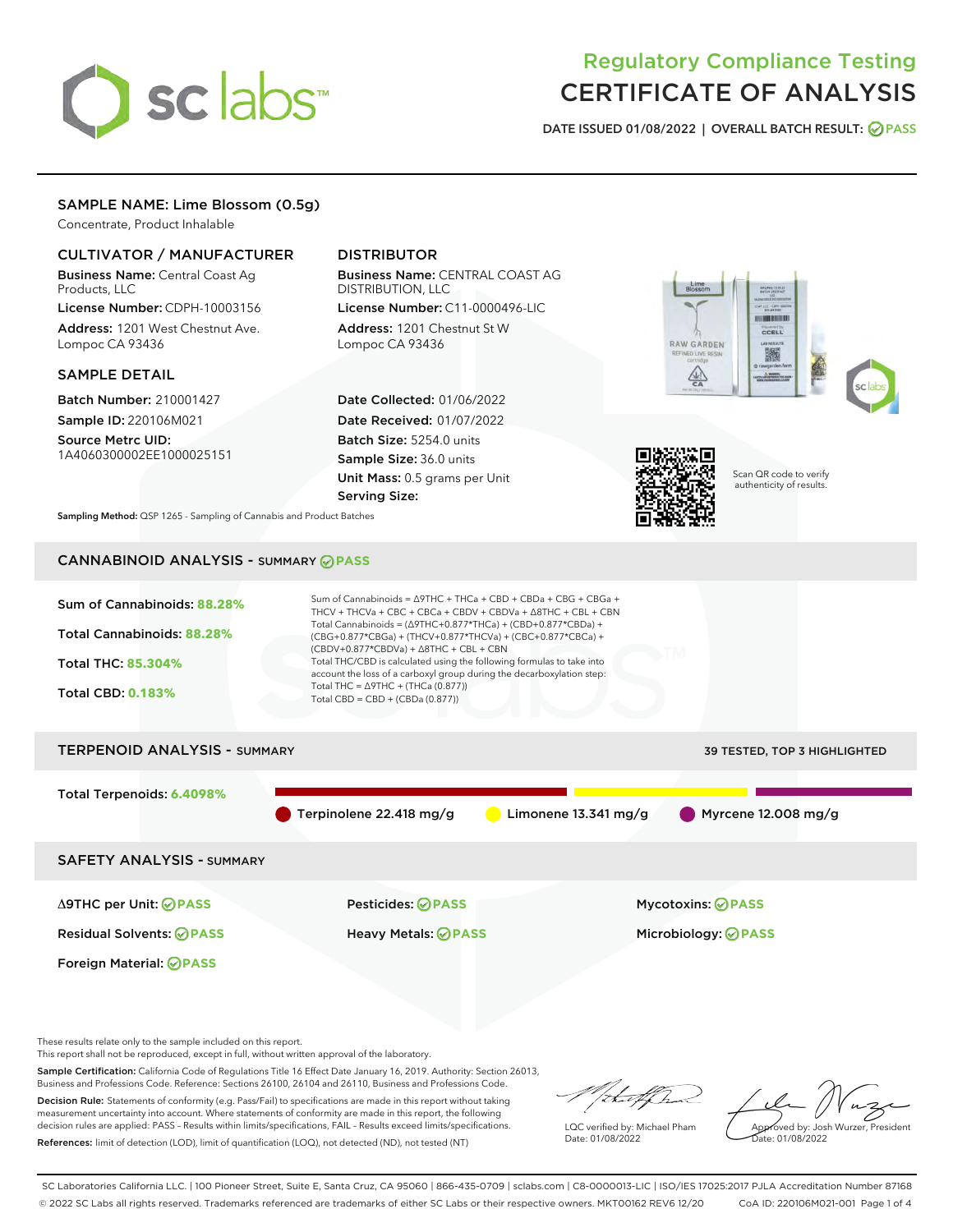



LIME BLOSSOM (0.5G) | DATE ISSUED 01/08/2022 | OVERALL BATCH RESULT: **● PASS** 

### CANNABINOID TEST RESULTS - 01/07/2022 2 PASS

Tested by high-performance liquid chromatography with diode-array detection (HPLC-DAD). **Method:** QSP 1157 - Analysis of Cannabinoids by HPLC-DAD

#### TOTAL CANNABINOIDS: **88.28%**

Total Cannabinoids (Total THC) + (Total CBD) + (Total CBG) + (Total THCV) + (Total CBC) + (Total CBDV) + ∆8THC + CBL + CBN

TOTAL THC: **85.304%** Total THC (∆9THC+0.877\*THCa)

TOTAL CBD: **0.183%**

Total CBD (CBD+0.877\*CBDa)

TOTAL CBG: 1.806% Total CBG (CBG+0.877\*CBGa)

TOTAL THCV: 0.38% Total THCV (THCV+0.877\*THCVa)

TOTAL CBC: ND Total CBC (CBC+0.877\*CBCa)

TOTAL CBDV: ND Total CBDV (CBDV+0.877\*CBDVa)

| <b>COMPOUND</b>  | LOD/LOQ<br>(mg/g)          | <b>MEASUREMENT</b><br><b>UNCERTAINTY</b><br>(mg/g) | <b>RESULT</b><br>(mg/g) | <b>RESULT</b><br>(%) |
|------------------|----------------------------|----------------------------------------------------|-------------------------|----------------------|
| <b>A9THC</b>     | 0.06 / 0.26                | ±29.345                                            | 853.04                  | 85.304               |
| <b>CBG</b>       | 0.06/0.19                  | ±0.712                                             | 18.06                   | 1.806                |
| <b>CBN</b>       | 0.1/0.3                    | ±0.25                                              | 3.9                     | 0.39                 |
| <b>THCV</b>      | 0.1/0.2                    | ±0.19                                              | 3.8                     | 0.38                 |
| $\triangle$ 8THC | 0.1/0.4                    | ±0.18                                              | 2.2                     | 0.22                 |
| <b>CBD</b>       | 0.07/0.29                  | ±0.085                                             | 1.83                    | 0.183                |
| <b>THCa</b>      | 0.05/0.14                  | N/A                                                | <b>ND</b>               | <b>ND</b>            |
| <b>THCVa</b>     | 0.07/0.20                  | N/A                                                | <b>ND</b>               | <b>ND</b>            |
| <b>CBDa</b>      | 0.02/0.19                  | N/A                                                | <b>ND</b>               | <b>ND</b>            |
| <b>CBDV</b>      | 0.04 / 0.15                | N/A                                                | <b>ND</b>               | <b>ND</b>            |
| <b>CBDVa</b>     | 0.03/0.53                  | N/A                                                | <b>ND</b>               | <b>ND</b>            |
| <b>CBGa</b>      | 0.1/0.2                    | N/A                                                | <b>ND</b>               | <b>ND</b>            |
| <b>CBL</b>       | 0.06 / 0.24                | N/A                                                | <b>ND</b>               | <b>ND</b>            |
| <b>CBC</b>       | 0.2 / 0.5                  | N/A                                                | <b>ND</b>               | <b>ND</b>            |
| <b>CBCa</b>      | 0.07/0.28                  | N/A                                                | <b>ND</b>               | <b>ND</b>            |
|                  | <b>SUM OF CANNABINOIDS</b> |                                                    | 882.8 mg/g              | 88.28%               |

#### **UNIT MASS: 0.5 grams per Unit**

| ∆9THC per Unit                        | 1120 per-package limit | 426.52 mg/unit | <b>PASS</b> |
|---------------------------------------|------------------------|----------------|-------------|
| <b>Total THC per Unit</b>             |                        | 426.52 mg/unit |             |
| <b>CBD</b> per Unit                   |                        | $0.92$ mg/unit |             |
| <b>Total CBD per Unit</b>             |                        | $0.92$ mg/unit |             |
| Sum of Cannabinoids<br>per Unit       |                        | 441.4 mg/unit  |             |
| <b>Total Cannabinoids</b><br>per Unit |                        | 441.5 mg/unit  |             |

## TERPENOID TEST RESULTS - 01/08/2022

Terpene analysis utilizing gas chromatography-flame ionization detection (GC-FID). **Method:** QSP 1192 - Analysis of Terpenoids by GC-FID

| <b>COMPOUND</b>         | LOD/LOQ<br>(mg/g) | <b>MEASUREMENT</b><br><b>UNCERTAINTY</b><br>(mg/g) | <b>RESULT</b><br>(mg/g)                         | <b>RESULT</b><br>$(\%)$ |
|-------------------------|-------------------|----------------------------------------------------|-------------------------------------------------|-------------------------|
| Terpinolene             | 0.008 / 0.026     | ±0.4596                                            | 22.418                                          | 2.2418                  |
| Limonene                | 0.005 / 0.016     | ±0.1908                                            | 13.341                                          | 1.3341                  |
| <b>Myrcene</b>          | 0.008 / 0.025     | ±0.1549                                            | 12.008                                          | 1.2008                  |
| $\beta$ Pinene          | 0.004 / 0.014     | ±0.0348                                            | 3.029                                           | 0.3029                  |
| $\beta$ Caryophyllene   | 0.004 / 0.012     | ±0.1066                                            | 2.993                                           | 0.2993                  |
| $\alpha$ Pinene         | 0.005 / 0.017     | ±0.0177                                            | 2.061                                           | 0.2061                  |
| Ocimene                 | 0.011 / 0.038     | ±0.0570                                            | 1.776                                           | 0.1776                  |
| Linalool                | 0.009 / 0.032     | ±0.0474                                            | 1.247                                           | 0.1247                  |
| $\alpha$ Phellandrene   | 0.006 / 0.020     | ±0.0112                                            | 0.822                                           | 0.0822                  |
| 3 Carene                | 0.005 / 0.018     | ±0.0097                                            | 0.680                                           | 0.0680                  |
| Fenchol                 | 0.010 / 0.034     | ±0.0259                                            | 0.670                                           | 0.0670                  |
| $\alpha$ Humulene       | 0.009/0.029       | ±0.0212                                            | 0.659                                           | 0.0659                  |
| <b>Terpineol</b>        | 0.016 / 0.055     | ±0.0393                                            | 0.640                                           | 0.0640                  |
| $\alpha$ Terpinene      | 0.005 / 0.017     | ±0.0092                                            | 0.617                                           | 0.0617                  |
| $\gamma$ Terpinene      | 0.006 / 0.018     | ±0.0072                                            | 0.417                                           | 0.0417                  |
| Camphene                | 0.005 / 0.015     | ±0.0026                                            | 0.223                                           | 0.0223                  |
| trans-β-Farnesene       | 0.008 / 0.025     | ±0.0049                                            | 0.139                                           | 0.0139                  |
| <b>Borneol</b>          | 0.005 / 0.016     | ±0.0041                                            | 0.098                                           | 0.0098                  |
| Eucalyptol              | 0.006 / 0.018     | ±0.0015                                            | 0.060                                           | 0.0060                  |
| Sabinene                | 0.004 / 0.014     | ±0.0005                                            | 0.045                                           | 0.0045                  |
| p-Cymene                | 0.005 / 0.016     | ±0.0010                                            | 0.038                                           | 0.0038                  |
| Nerolidol               | 0.009 / 0.028     | ±0.0022                                            | 0.035                                           | 0.0035                  |
| Valencene               | 0.009 / 0.030     | ±0.0023                                            | 0.034                                           | 0.0034                  |
| Sabinene Hydrate        | 0.006 / 0.022     | ±0.0012                                            | 0.030                                           | 0.0030                  |
| Geraniol                | 0.002 / 0.007     | ±0.0008                                            | 0.018                                           | 0.0018                  |
| Citronellol             | 0.003 / 0.010     | N/A                                                | <loq< th=""><th><loq< th=""></loq<></th></loq<> | <loq< th=""></loq<>     |
| $\alpha$ Cedrene        | 0.005 / 0.016     | N/A                                                | <loq< th=""><th><loq< th=""></loq<></th></loq<> | <loq< th=""></loq<>     |
| Guaiol                  | 0.009 / 0.030     | N/A                                                | <loq< th=""><th><loq< th=""></loq<></th></loq<> | <loq< th=""></loq<>     |
| Fenchone                | 0.009 / 0.028     | N/A                                                | <b>ND</b>                                       | <b>ND</b>               |
| (-)-Isopulegol          | 0.005 / 0.016     | N/A                                                | <b>ND</b>                                       | ND                      |
| Camphor                 | 0.006 / 0.019     | N/A                                                | ND                                              | ND                      |
| Isoborneol              | 0.004 / 0.012     | N/A                                                | ND                                              | <b>ND</b>               |
| Menthol                 | 0.008 / 0.025     | N/A                                                | ND                                              | ND                      |
| Nerol                   | 0.003 / 0.011     | N/A                                                | ND                                              | ND                      |
| R-(+)-Pulegone          | 0.003 / 0.011     | N/A                                                | ND                                              | <b>ND</b>               |
| <b>Geranyl Acetate</b>  | 0.004 / 0.014     | N/A                                                | <b>ND</b>                                       | ND                      |
| Caryophyllene<br>Oxide  | 0.010 / 0.033     | N/A                                                | ND                                              | ND                      |
| Cedrol                  | 0.008 / 0.027     | N/A                                                | ND                                              | <b>ND</b>               |
| $\alpha$ Bisabolol      | 0.008 / 0.026     | N/A                                                | ND                                              | ND                      |
| <b>TOTAL TERPENOIDS</b> |                   |                                                    | 64.098 mg/g                                     | 6.4098%                 |

SC Laboratories California LLC. | 100 Pioneer Street, Suite E, Santa Cruz, CA 95060 | 866-435-0709 | sclabs.com | C8-0000013-LIC | ISO/IES 17025:2017 PJLA Accreditation Number 87168 © 2022 SC Labs all rights reserved. Trademarks referenced are trademarks of either SC Labs or their respective owners. MKT00162 REV6 12/20 CoA ID: 220106M021-001 Page 2 of 4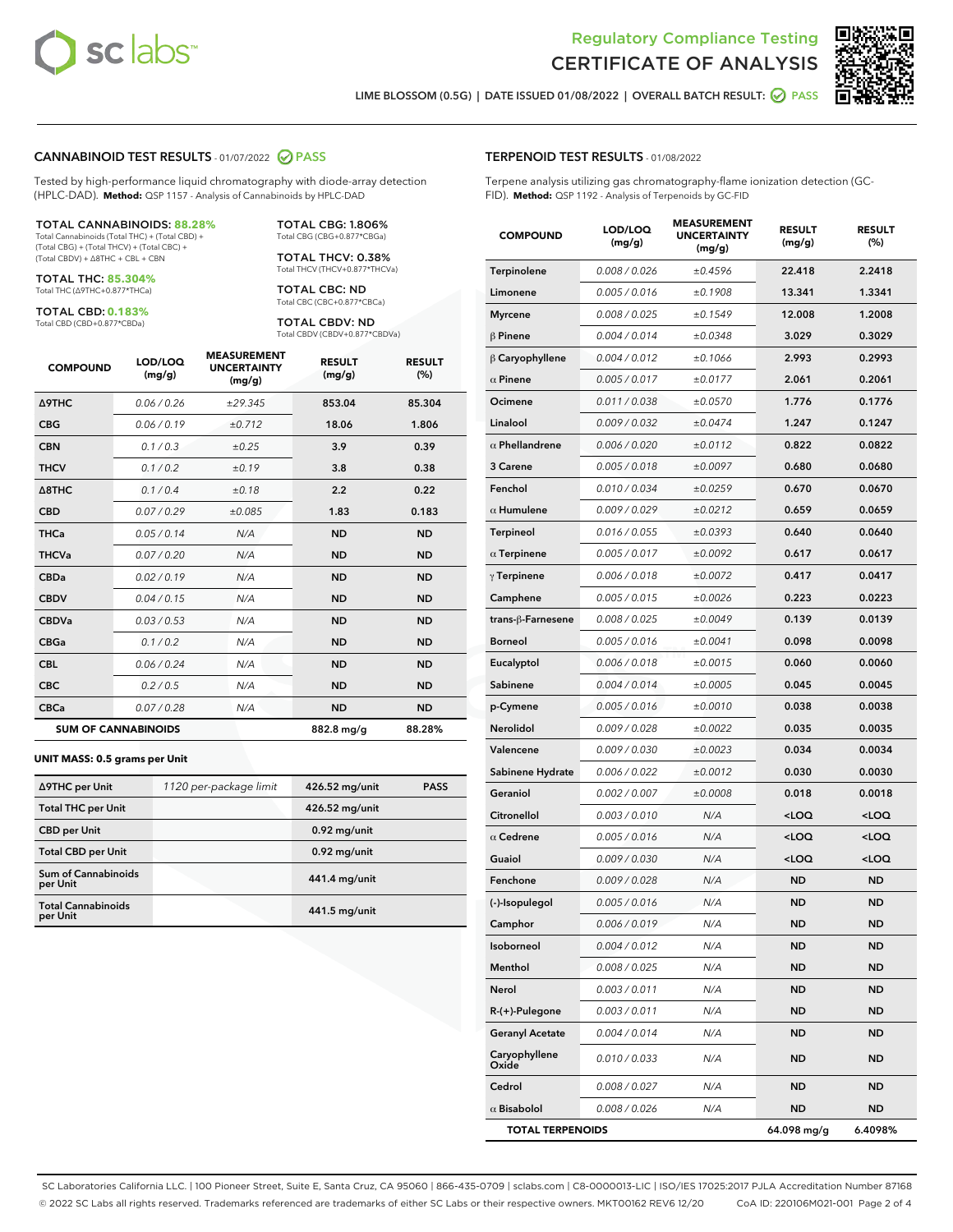



LIME BLOSSOM (0.5G) | DATE ISSUED 01/08/2022 | OVERALL BATCH RESULT:  $\bigcirc$  PASS

### CATEGORY 1 PESTICIDE TEST RESULTS - 01/08/2022 2 PASS

Pesticide and plant growth regulator analysis utilizing high-performance liquid chromatography-mass spectrometry (HPLC-MS) or gas chromatography-mass spectrometry (GC-MS). \*GC-MS utilized where indicated. **Method:** QSP 1212 - Analysis of Pesticides and Mycotoxins by LC-MS or QSP 1213 - Analysis of Pesticides by GC-MS

| <b>COMPOUND</b>             | LOD/LOQ<br>$(\mu g/g)$ | <b>ACTION</b><br><b>LIMIT</b><br>$(\mu g/g)$ | <b>MEASUREMENT</b><br><b>UNCERTAINTY</b><br>$(\mu g/g)$ | <b>RESULT</b><br>$(\mu g/g)$ | <b>RESULT</b> |
|-----------------------------|------------------------|----------------------------------------------|---------------------------------------------------------|------------------------------|---------------|
| Aldicarb                    | 0.03/0.08              | $>$ LOD                                      | N/A                                                     | <b>ND</b>                    | <b>PASS</b>   |
| Carbofuran                  | 0.02 / 0.05            | $\ge$ LOD                                    | N/A                                                     | <b>ND</b>                    | <b>PASS</b>   |
| Chlordane*                  | 0.03 / 0.08            | $\ge$ LOD                                    | N/A                                                     | <b>ND</b>                    | <b>PASS</b>   |
| Chlorfenapyr*               | 0.03/0.10              | $\ge$ LOD                                    | N/A                                                     | <b>ND</b>                    | <b>PASS</b>   |
| Chlorpyrifos                | 0.02 / 0.06            | $>$ LOD                                      | N/A                                                     | <b>ND</b>                    | <b>PASS</b>   |
| Coumaphos                   | 0.02 / 0.07            | $\ge$ LOD                                    | N/A                                                     | <b>ND</b>                    | <b>PASS</b>   |
| Daminozide                  | 0.02 / 0.07            | $\ge$ LOD                                    | N/A                                                     | <b>ND</b>                    | <b>PASS</b>   |
| <b>DDVP</b><br>(Dichlorvos) | 0.03/0.09              | $\ge$ LOD                                    | N/A                                                     | <b>ND</b>                    | <b>PASS</b>   |
| Dimethoate                  | 0.03/0.08              | $\ge$ LOD                                    | N/A                                                     | <b>ND</b>                    | <b>PASS</b>   |
| Ethoprop(hos)               | 0.03/0.10              | $>$ LOD                                      | N/A                                                     | <b>ND</b>                    | <b>PASS</b>   |
| Etofenprox                  | 0.02 / 0.06            | $\ge$ LOD                                    | N/A                                                     | <b>ND</b>                    | <b>PASS</b>   |
| Fenoxycarb                  | 0.03/0.08              | $\ge$ LOD                                    | N/A                                                     | <b>ND</b>                    | <b>PASS</b>   |
| Fipronil                    | 0.03/0.08              | $>$ LOD                                      | N/A                                                     | <b>ND</b>                    | <b>PASS</b>   |
| Imazalil                    | 0.02 / 0.06            | $\ge$ LOD                                    | N/A                                                     | <b>ND</b>                    | <b>PASS</b>   |
| Methiocarb                  | 0.02 / 0.07            | $>$ LOD                                      | N/A                                                     | <b>ND</b>                    | <b>PASS</b>   |
| Methyl<br>parathion         | 0.03/0.10              | $>$ LOD                                      | N/A                                                     | <b>ND</b>                    | <b>PASS</b>   |
| <b>Mevinphos</b>            | 0.03 / 0.09            | $>$ LOD                                      | N/A                                                     | <b>ND</b>                    | <b>PASS</b>   |
| Paclobutrazol               | 0.02 / 0.05            | $\ge$ LOD                                    | N/A                                                     | <b>ND</b>                    | <b>PASS</b>   |
| Propoxur                    | 0.03/0.09              | $\ge$ LOD                                    | N/A                                                     | <b>ND</b>                    | <b>PASS</b>   |
| Spiroxamine                 | 0.03 / 0.08            | $\ge$ LOD                                    | N/A                                                     | <b>ND</b>                    | <b>PASS</b>   |
| <b>Thiacloprid</b>          | 0.03/0.10              | $\ge$ LOD                                    | N/A                                                     | <b>ND</b>                    | <b>PASS</b>   |
|                             |                        |                                              |                                                         |                              |               |

### CATEGORY 2 PESTICIDE TEST RESULTS - 01/08/2022 PASS

| <b>COMPOUND</b>          | LOD/LOQ<br>$(\mu g/g)$ | <b>ACTION</b><br><b>LIMIT</b><br>$(\mu g/g)$ | <b>MEASUREMENT</b><br><b>UNCERTAINTY</b><br>$(\mu g/g)$ | <b>RESULT</b><br>$(\mu g/g)$ | <b>RESULT</b> |
|--------------------------|------------------------|----------------------------------------------|---------------------------------------------------------|------------------------------|---------------|
| Abamectin                | 0.03/0.10              | 0.1                                          | N/A                                                     | <b>ND</b>                    | <b>PASS</b>   |
| Acephate                 | 0.02/0.07              | 0.1                                          | N/A                                                     | <b>ND</b>                    | <b>PASS</b>   |
| Acequinocyl              | 0.02/0.07              | 0.1                                          | N/A                                                     | <b>ND</b>                    | <b>PASS</b>   |
| Acetamiprid              | 0.02/0.05              | 0.1                                          | N/A                                                     | <b>ND</b>                    | <b>PASS</b>   |
| Azoxystrobin             | 0.02/0.07              | 0.1                                          | N/A                                                     | <b>ND</b>                    | <b>PASS</b>   |
| <b>Bifenazate</b>        | 0.01/0.04              | 0.1                                          | N/A                                                     | <b>ND</b>                    | <b>PASS</b>   |
| <b>Bifenthrin</b>        | 0.02 / 0.05            | 3                                            | N/A                                                     | <b>ND</b>                    | <b>PASS</b>   |
| <b>Boscalid</b>          | 0.03/0.09              | 0.1                                          | N/A                                                     | <b>ND</b>                    | <b>PASS</b>   |
| Captan                   | 0.19/0.57              | 0.7                                          | N/A                                                     | <b>ND</b>                    | <b>PASS</b>   |
| Carbaryl                 | 0.02/0.06              | 0.5                                          | N/A                                                     | <b>ND</b>                    | <b>PASS</b>   |
| Chlorantranilip-<br>role | 0.04/0.12              | 10                                           | N/A                                                     | <b>ND</b>                    | <b>PASS</b>   |
| Clofentezine             | 0.03/0.09              | 0.1                                          | N/A                                                     | <b>ND</b>                    | <b>PASS</b>   |

### CATEGORY 2 PESTICIDE TEST RESULTS - 01/08/2022 continued

| <b>COMPOUND</b>               | LOD/LOQ<br>(µg/g) | <b>ACTION</b><br><b>LIMIT</b><br>$(\mu g/g)$ | <b>MEASUREMENT</b><br><b>UNCERTAINTY</b><br>(µg/g) | <b>RESULT</b><br>(µg/g) | <b>RESULT</b> |
|-------------------------------|-------------------|----------------------------------------------|----------------------------------------------------|-------------------------|---------------|
| Cyfluthrin                    | 0.12 / 0.38       | $\overline{c}$                               | N/A                                                | <b>ND</b>               | <b>PASS</b>   |
| Cypermethrin                  | 0.11 / 0.32       | 1                                            | N/A                                                | <b>ND</b>               | <b>PASS</b>   |
| <b>Diazinon</b>               | 0.02 / 0.05       | 0.1                                          | N/A                                                | <b>ND</b>               | <b>PASS</b>   |
| Dimethomorph                  | 0.03 / 0.09       | 2                                            | N/A                                                | <b>ND</b>               | <b>PASS</b>   |
| Etoxazole                     | 0.02 / 0.06       | 0.1                                          | N/A                                                | <b>ND</b>               | <b>PASS</b>   |
| Fenhexamid                    | 0.03 / 0.09       | 0.1                                          | N/A                                                | <b>ND</b>               | <b>PASS</b>   |
| Fenpyroximate                 | 0.02 / 0.06       | 0.1                                          | N/A                                                | <b>ND</b>               | <b>PASS</b>   |
| Flonicamid                    | 0.03 / 0.10       | 0.1                                          | N/A                                                | <b>ND</b>               | <b>PASS</b>   |
| Fludioxonil                   | 0.03 / 0.10       | 0.1                                          | N/A                                                | <b>ND</b>               | <b>PASS</b>   |
| Hexythiazox                   | 0.02 / 0.07       | 0.1                                          | N/A                                                | <b>ND</b>               | <b>PASS</b>   |
| Imidacloprid                  | 0.04 / 0.11       | 5                                            | N/A                                                | <b>ND</b>               | <b>PASS</b>   |
| Kresoxim-methyl               | 0.02 / 0.07       | 0.1                                          | N/A                                                | <b>ND</b>               | <b>PASS</b>   |
| <b>Malathion</b>              | 0.03 / 0.09       | 0.5                                          | N/A                                                | <b>ND</b>               | <b>PASS</b>   |
| Metalaxyl                     | 0.02 / 0.07       | $\overline{c}$                               | N/A                                                | <b>ND</b>               | <b>PASS</b>   |
| Methomyl                      | 0.03 / 0.10       | $\mathcal{I}$                                | N/A                                                | <b>ND</b>               | <b>PASS</b>   |
| Myclobutanil                  | 0.03 / 0.09       | 0.1                                          | N/A                                                | <b>ND</b>               | <b>PASS</b>   |
| Naled                         | 0.02 / 0.07       | 0.1                                          | N/A                                                | <b>ND</b>               | <b>PASS</b>   |
| Oxamyl                        | 0.04 / 0.11       | 0.5                                          | N/A                                                | <b>ND</b>               | <b>PASS</b>   |
| Pentachloronitro-<br>benzene* | 0.03 / 0.09       | 0.1                                          | N/A                                                | <b>ND</b>               | <b>PASS</b>   |
| Permethrin                    | 0.04 / 0.12       | 0.5                                          | N/A                                                | <b>ND</b>               | <b>PASS</b>   |
| Phosmet                       | 0.03 / 0.10       | 0.1                                          | N/A                                                | <b>ND</b>               | <b>PASS</b>   |
| Piperonylbu-<br>toxide        | 0.02 / 0.07       | 3                                            | N/A                                                | <b>ND</b>               | <b>PASS</b>   |
| Prallethrin                   | 0.03 / 0.08       | 0.1                                          | N/A                                                | <b>ND</b>               | <b>PASS</b>   |
| Propiconazole                 | 0.02 / 0.07       | 0.1                                          | N/A                                                | <b>ND</b>               | <b>PASS</b>   |
| Pyrethrins                    | 0.04 / 0.12       | 0.5                                          | N/A                                                | <b>ND</b>               | <b>PASS</b>   |
| Pyridaben                     | 0.02 / 0.07       | 0.1                                          | N/A                                                | <b>ND</b>               | <b>PASS</b>   |
| Spinetoram                    | 0.02 / 0.07       | 0.1                                          | N/A                                                | <b>ND</b>               | <b>PASS</b>   |
| Spinosad                      | 0.02 / 0.07       | 0.1                                          | N/A                                                | <b>ND</b>               | <b>PASS</b>   |
| Spiromesifen                  | 0.02 / 0.05       | 0.1                                          | N/A                                                | <b>ND</b>               | <b>PASS</b>   |
| Spirotetramat                 | 0.02 / 0.06       | 0.1                                          | N/A                                                | <b>ND</b>               | <b>PASS</b>   |
| Tebuconazole                  | 0.02 / 0.07       | 0.1                                          | N/A                                                | <b>ND</b>               | <b>PASS</b>   |
| Thiamethoxam                  | 0.03 / 0.10       | 5                                            | N/A                                                | <b>ND</b>               | <b>PASS</b>   |
| Trifloxystrobin               | 0.03 / 0.08       | 0.1                                          | N/A                                                | <b>ND</b>               | <b>PASS</b>   |

SC Laboratories California LLC. | 100 Pioneer Street, Suite E, Santa Cruz, CA 95060 | 866-435-0709 | sclabs.com | C8-0000013-LIC | ISO/IES 17025:2017 PJLA Accreditation Number 87168 © 2022 SC Labs all rights reserved. Trademarks referenced are trademarks of either SC Labs or their respective owners. MKT00162 REV6 12/20 CoA ID: 220106M021-001 Page 3 of 4